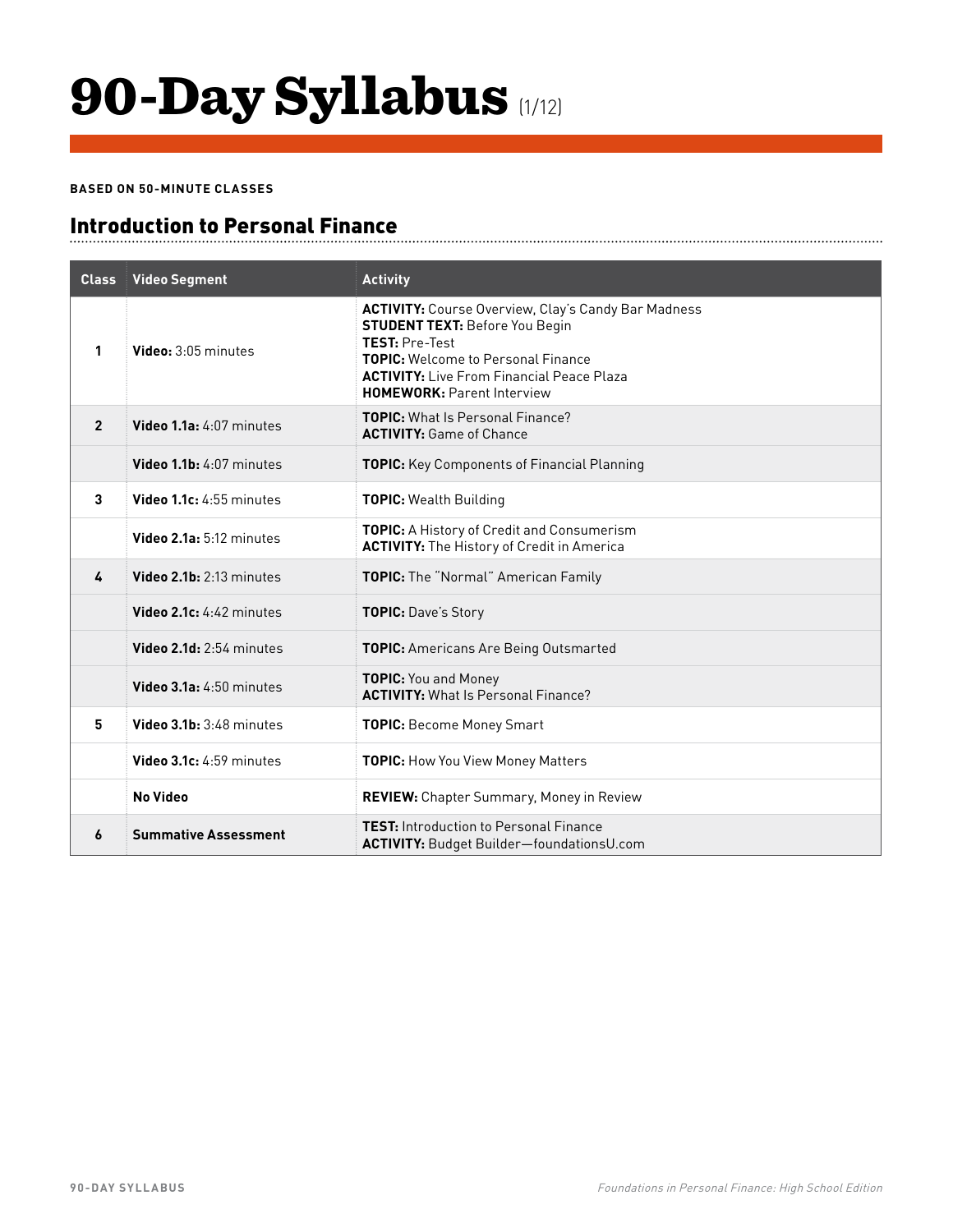## 90-Day Syllabus (2/12)

#### Saving

| <b>Class</b> | <b>Video Segment</b>        | <b>Activity</b>                                                                                                                                                  |
|--------------|-----------------------------|------------------------------------------------------------------------------------------------------------------------------------------------------------------|
| 7            | Video 1.1a: 5:27 minutes    | <b>STUDENT TEXT: Before You Begin</b><br><b>TEST: Pre-Test</b><br><b>TOPIC:</b> The Five Foundations                                                             |
|              | Video 1.1b: 3:57 minutes    | TOPIC: The First Foundation                                                                                                                                      |
|              | Video 1.1c: 5:24 minutes    | <b>TOPIC:</b> Make Saving a Priority                                                                                                                             |
| 8            | Video 2.1a: 4:06 minutes    | <b>TOPIC:</b> Save Money for Three Basic Reasons<br><b>ACTIVITY:</b> Savings by Nation                                                                           |
|              | Video 2.1b: 5:04 minutes    | <b>TOPIC:</b> Emergency Fund                                                                                                                                     |
| 9            | Video 2.2a: 5:20 minutes    | <b>TOPIC: Purchases</b><br><b>ACTIVITY: Sinking Fund Savings</b>                                                                                                 |
| 10           | Video 2.2b: 5:41 minutes    | TOPIC: Wealth Building, Part 1                                                                                                                                   |
|              | Video 2.3a: 2:09 minutes    | TOPIC: What Is the Secret to Saving?                                                                                                                             |
|              | Video 2.3b: 4:57 minutes    | <b>TOPIC:</b> Wealth Building, Part 2                                                                                                                            |
|              | Video 3.1a: 1:47 minutes    | TOPIC: Anyone Can Become a Millionaire<br><b>ACTIVITY:</b> Saving: A Way to Build Wealth                                                                         |
| 11           | Video 3.1b: 2:50 minutes    | <b>TOPIC:</b> Rate of Return on Interest Rates                                                                                                                   |
|              | Video 3.1c: 5:17 minutes    | <b>TOPIC:</b> Not a Win-Win                                                                                                                                      |
|              | Video 3.1d: 2:48 minutes    | <b>TOPIC: Balancing Cups</b>                                                                                                                                     |
| 12           | <b>No Video</b>             | <b>REVIEW:</b> Chapter Summary, Money in Review<br><b>ADDITIONAL ACTIVITIES:</b> Live From Financial Peace Plaza, Rate of Return, The<br><b>Five Foundations</b> |
| 13           | <b>Summative Assessment</b> | <b>TEST: Savings</b><br>ACTIVITY: Budget Builder-foundationsU.com                                                                                                |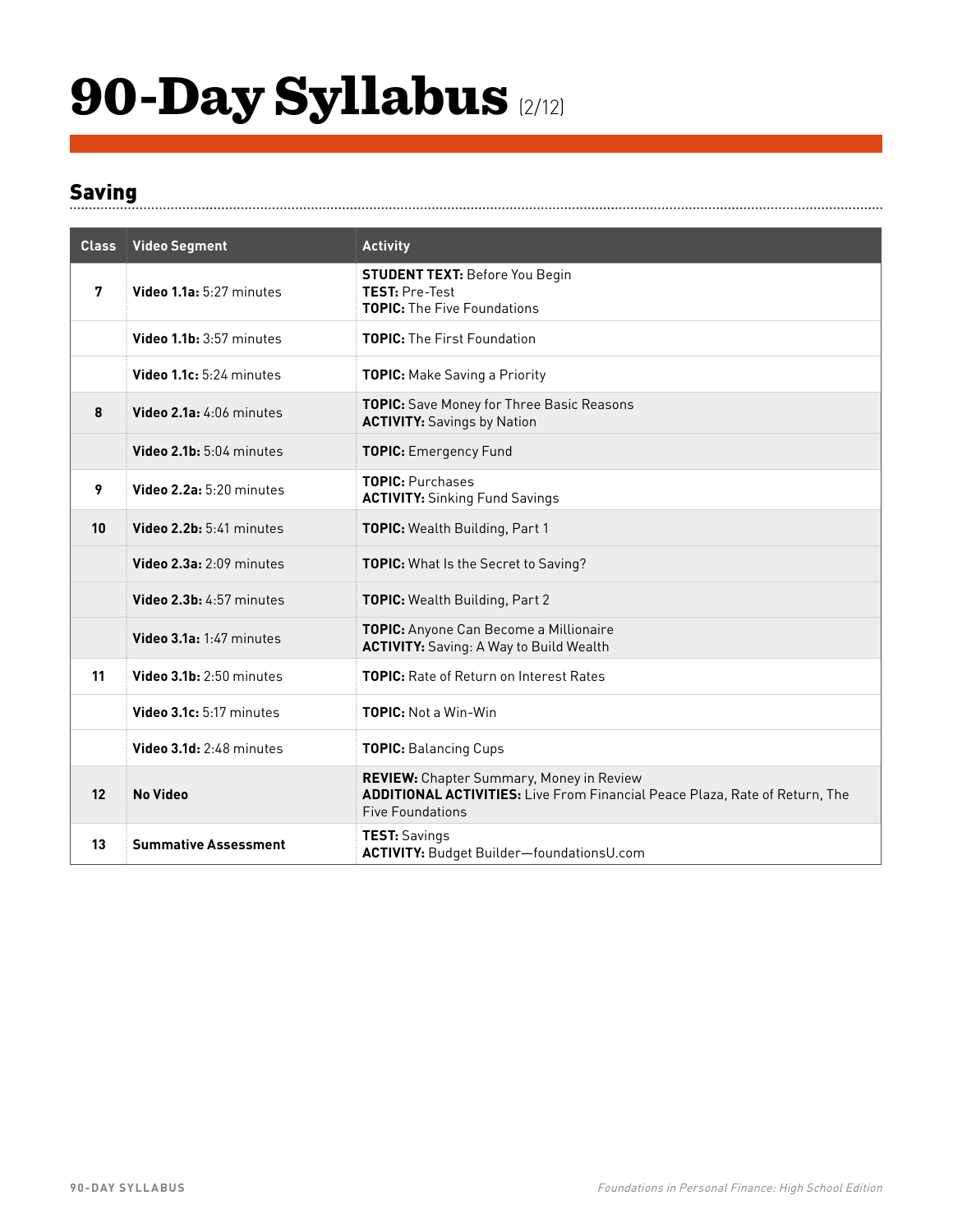## 90-Day Syllabus (3/12)

### **Budgeting**

| <b>Class</b> | <b>Video Segment</b>        | <b>Activity</b>                                                                                     |
|--------------|-----------------------------|-----------------------------------------------------------------------------------------------------|
| 14           | Video 1.1a: 4:14 minutes    | <b>STUDENT TEXT: Before You Begin</b><br><b>TEST: Pre-Test</b><br>TOPIC: Cash Flow Planning, Part 1 |
|              | Video 1.1b: 6:07 minutes    | TOPIC: Cash Flow Planning, Part 2<br><b>ACTIVITY: Balancing Your Checking Account</b>               |
|              | Video 1.2a: 5:32 minutes    | <b>TOPIC:</b> Four Reasons People Avoid Budgets                                                     |
| 15           | Video 2.1a: 5:33 minutes    | <b>TOPIC:</b> Responsible Banking<br><b>ACTIVITY: How to Manage Your Checking Account</b>           |
|              | Video 2.1b: 2:32 minutes    | <b>TOPIC: Checking Accounts</b>                                                                     |
| 16           | Video 3.1a: 4:00 minutes    | <b>TOPIC:</b> Cash Flow Plans Do Not Work When<br><b>ACTIVITY:</b> The Student Budget               |
|              | Video 3.1b: 4:29 minutes    | <b>TOPIC:</b> Reasons You Should Do a Cash Flow Plan                                                |
| 17           | Video 3.2a: 4:36 minutes    | <b>TOPIC:</b> A Zero-Based Budget<br><b>ACTIVITY: Family Reality Check</b>                          |
|              | Video 3.2b: 2:24 minutes    | <b>TOPIC:</b> Checking and Savings Accounts                                                         |
|              | Video 3.2c: 5:48 minutes    | <b>TOPIC:</b> The Student Budget Form                                                               |
| 18           | <b>No Video</b>             | <b>REVIEW:</b> Chapter Summary, Money in Review                                                     |
| 19           | <b>No Video</b>             | <b>ADDITIONAL ACTIVITIES: Calculating Your Net Worth, Live From</b><br><b>Financial Peace Plaza</b> |
| 20           | <b>Summative Assessment</b> | <b>TEST: Budgeting</b><br>ACTIVITY: Budget Builder-foundationsU.com                                 |

#### Debt

| <b>Class</b> | <b>Video Segment</b>       | <b>Activity</b>                                                                                    |
|--------------|----------------------------|----------------------------------------------------------------------------------------------------|
| 21           | Video 1.1a: 4:58 minutes   | <b>STUDENT TEXT: Before You Begin</b><br><b>TEST: Pre-Test</b><br><b>TOPIC:</b> Debt Is Everywhere |
|              | Video 1.1b: 5:11 minutes   | <b>TOPIC:</b> Debt Is a Product                                                                    |
| 22           | Video 1.2a: 3:03 minutes   | <b>TOPIC:</b> Marketing Debt<br><b>ACTIVITY: Hidden Cost of Credit</b>                             |
|              | Video $1.2b: 6:21$ minutes | <b>TOPIC:</b> Slave to the Lender                                                                  |
|              | Video 1.2c: 2:31 minutes   | <b>TOPIC:</b> Financial Myths Young Adults Fall For                                                |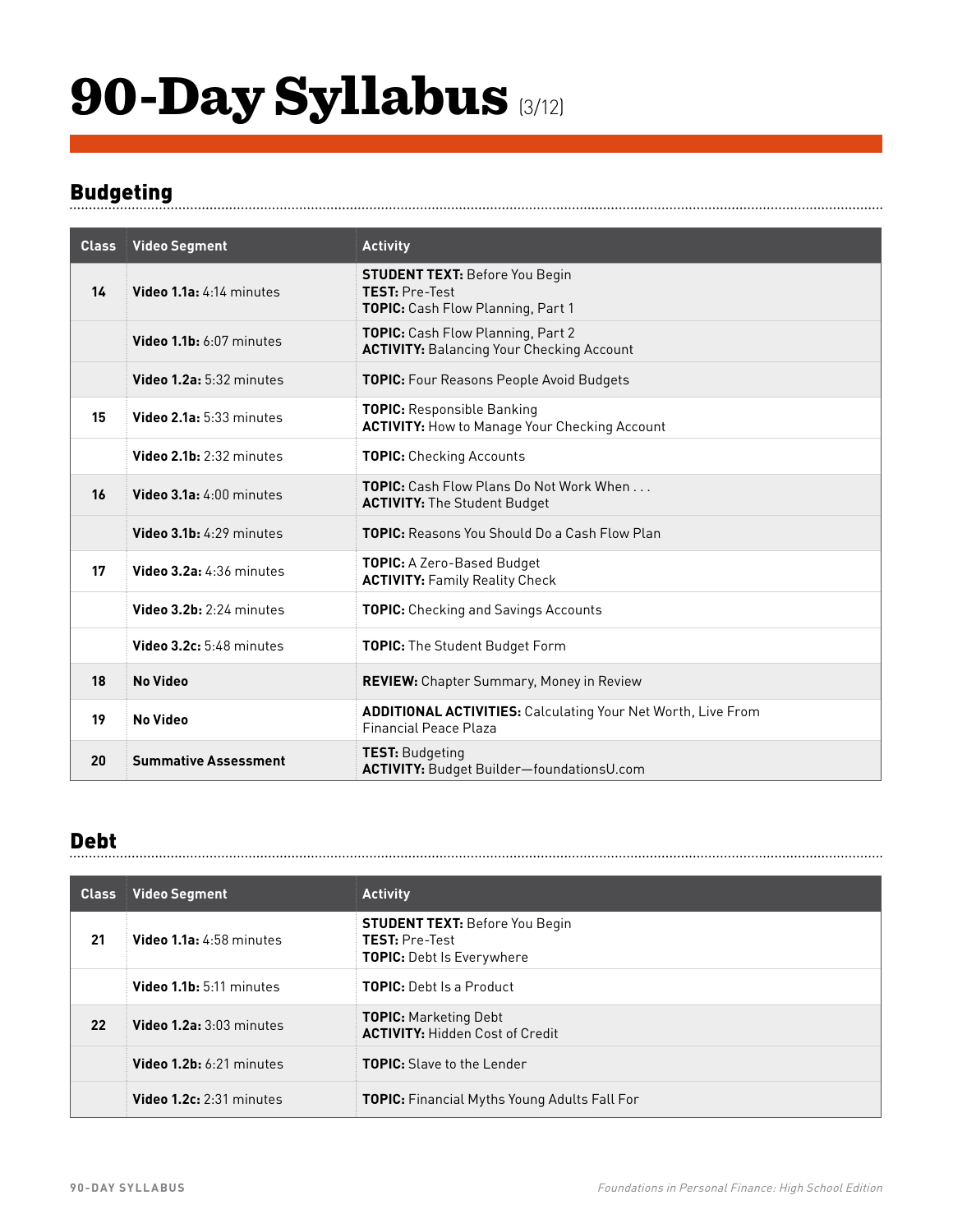## 90-Day Syllabus (4/12)

### Debt (Continued)

| <b>Class</b> | <b>Video Segment</b>        | <b>Activity</b>                                                                            |
|--------------|-----------------------------|--------------------------------------------------------------------------------------------|
| 23           | Video 2.1a: 4:16 minutes    | TOPIC: Money Myths, Part 1<br><b>ACTIVITY: Realities of Cash Advances</b>                  |
|              | Video $2.1b: 7:42$ minutes  | TOPIC: Money Myths, Part 2                                                                 |
| 24           | Video 2.2a: 3:23 minutes    | <b>TOPIC:</b> The Truth About Car Loans<br><b>ACTIVITY: Drive Free</b>                     |
|              | Video 2.2b: 4:16 minutes    | TOPIC: Say No to Car Payments                                                              |
| 25           | Video 2.3a: 6:51 minutes    | <b>TOPIC:</b> The Truth About Car Leases<br><b>ACTIVITY:</b> The True Cost of Ownership    |
|              | Video 2.3b: 5:44 minutes    | <b>TOPIC:</b> The Truth About New Cars                                                     |
| 26           | Video 2.4a: 1:59 minutes    | <b>TOPIC:</b> Buying a House                                                               |
|              | Video 2.4b: 6:43 minutes    | TOPIC: 15-Year vs. 30-Year Mortgage                                                        |
|              | Video 2.5a: 2:58 minutes    | TOPIC: Credit Cards, Part 1                                                                |
|              | Video 2.5b: 5:07 minutes    | TOPIC: Credit Cards, Part 2                                                                |
|              | Video 2.5c: 3:12 minutes    | <b>TOPIC:</b> Teenagers and Credit Cards                                                   |
|              | Video 2.5d: 2:51 minutes    | <b>TOPIC:</b> Credit Card Branding Wars                                                    |
| 27           | Video 2.6a: 3:18 minutes    | TOPIC: Debt vs. Wealth Building, Part 1<br><b>ACTIVITY: Rent to Own</b>                    |
|              | Video 2.6b: 4:40 minutes    | TOPIC: Debt vs. Wealth Building, Part 2                                                    |
|              | Video 2.6c: 5:20 minutes    | TOPIC: Don't Give Up                                                                       |
| 28           | Video 3.1a: 1:45 minutes    | <b>TOPIC:</b> You Do Not Need a Credit Score<br><b>ACTIVITY: Debunking the Credit Myth</b> |
|              | Video 3.1b: 4:15 minutes    | <b>TOPIC:</b> What Your Credit Score Really Measures                                       |
|              | Video 3.1c: 3:13 minutes    | <b>TOPIC:</b> Handle Your Money Without Credit                                             |
| 29           | No Video                    | <b>REVIEW:</b> Chapter Summary, Money in Review                                            |
| 30           | No Video                    | <b>ADDITIONAL ACTIVITIES:</b> Live From Financial Peace Plaza, Making the Minimum          |
| 31           | <b>Summative Assessment</b> | <b>TEST: Debt</b><br>ACTIVITY: Budget Builder-foundationsU.com                             |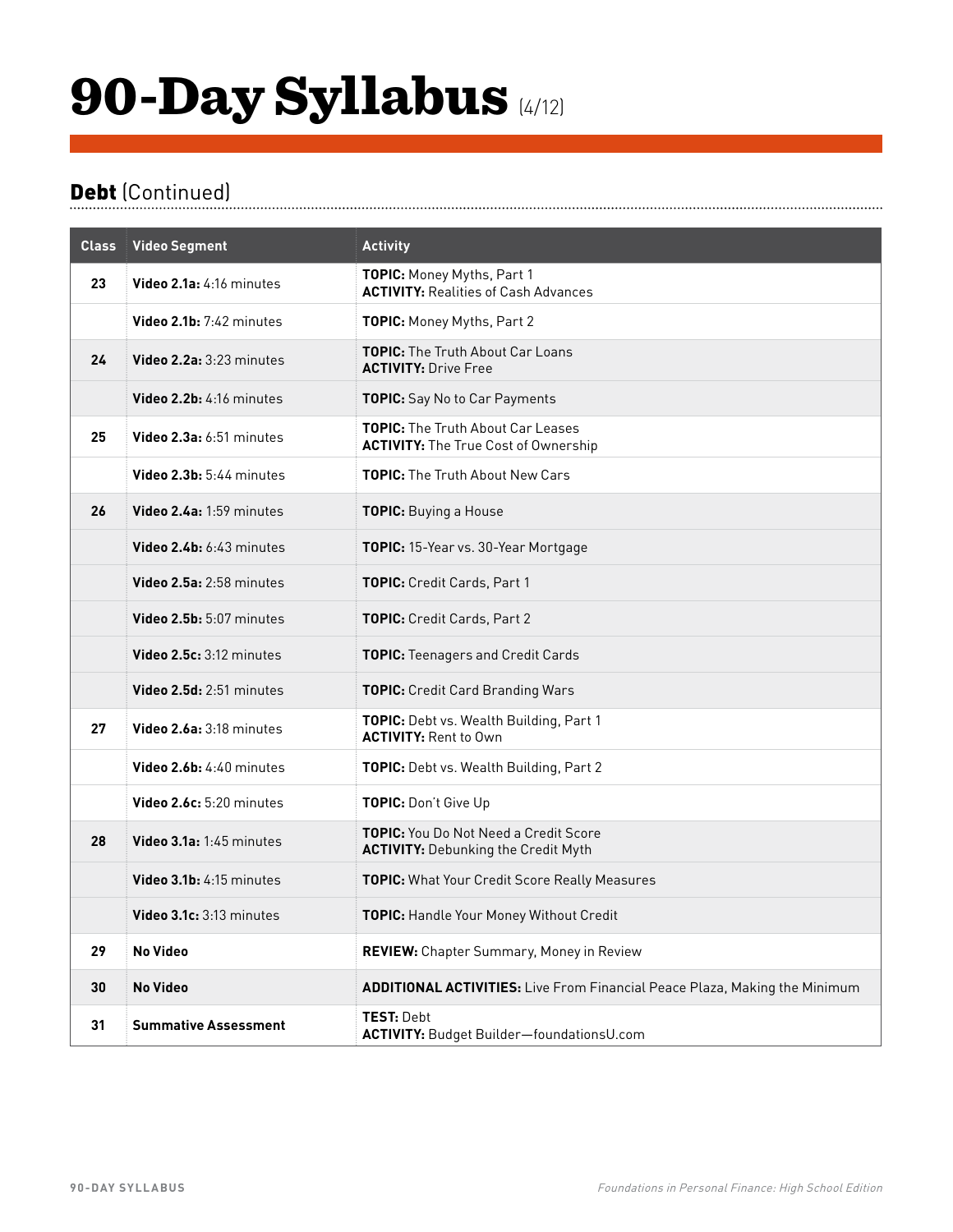## 90-Day Syllabus (5/12)

### Life After High School

| <b>Class</b> | <b>Video Segment</b>        | <b>Activity</b>                                                                                                                                           |
|--------------|-----------------------------|-----------------------------------------------------------------------------------------------------------------------------------------------------------|
| 32           | Video 1.1a: 3:46 minutes    | <b>STUDENT TEXT: Before You Begin</b><br><b>TEST: Pre-Test</b><br><b>TOPIC:</b> Planning Ahead for Your Career and Education                              |
| 33           | Video 1.1b: 3:13 minutes    | <b>TOPIC:</b> Wise People Invest in Themselves<br><b>ACTIVITY:</b> The Student Loan Myth                                                                  |
|              | Video 1.2a: 2:17 minutes    | <b>TOPIC:</b> The Truth About Student Loans                                                                                                               |
|              | Video 1.2b: 2:57 minutes    | <b>TOPIC:</b> Student Loan Debt                                                                                                                           |
|              | Video 1.2c: 2:43 minutes    | <b>TOPIC: Debt-Free</b>                                                                                                                                   |
|              | Video 1.2d: 1:37 minutes    | TOPIC: Is College Worth All the Time and Money?                                                                                                           |
| 34           | Video 2.1a: 3:59 minutes    | TOPIC: Start College With the End in Mind<br><b>ACTIVITY: Beware and Be Wise</b>                                                                          |
|              | Video 2.1b: 1:35 minutes    | TOPIC: Don't Steal From Your Future                                                                                                                       |
| 35           | Video $3.1a: 6:46$ minutes  | <b>TOPIC:</b> Plan Ahead and Get Good Grades<br><b>ACTIVITY:</b> Case Study: Ethan and College Expenses                                                   |
|              | Video 3.1b: 3:00 minutes    | <b>TOPIC:</b> Shop Around                                                                                                                                 |
|              | Video 3.2a: 1:21 minutes    | TOPIC: How Are Scholarships Different From Student Loans?                                                                                                 |
|              | Video 3.2b: 3:34 minutes    | <b>TOPIC:</b> Applying for Financial Aid                                                                                                                  |
|              | Video 3.2c: 1:39 minutes    | <b>TOPIC:</b> Avoid Student Loans                                                                                                                         |
| 36           | Video 4.1a: 3:46 minutes    | <b>TOPIC:</b> College Alternatives<br><b>ACTIVITY: Cost of Living Calculator</b>                                                                          |
|              | Video 4.1b: 2:42 minutes    | <b>TOPIC:</b> Making Choices to Be Debt-Free                                                                                                              |
|              | Video $4.1c: 3:40$ minutes  | <b>TOPIC:</b> Education Is an Investment in You                                                                                                           |
| 37           | No Video                    | <b>REVIEW:</b> Chapter Summary, Money in Review<br><b>ADDITIONAL ACTIVITIES:</b> Live From Financial Peace Plaza, Budgeting for Life<br>After High School |
| 38           | <b>Summative Assessment</b> | TEST: Life After High School<br>ACTIVITY: Budget Builder-foundationsU.com                                                                                 |

................................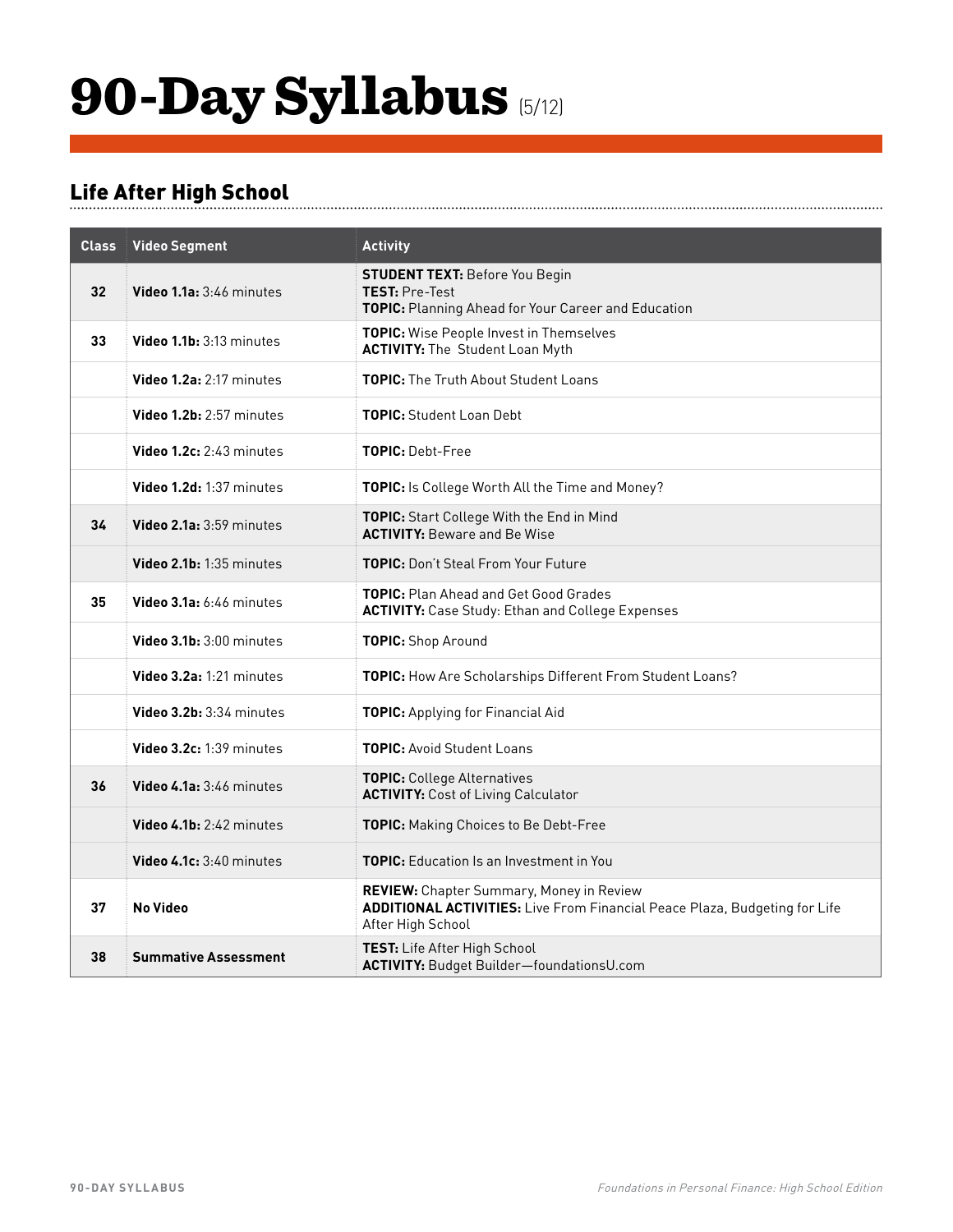## 90-Day Syllabus (6/12)

#### Consumer Awareness

| <b>Class</b> | <b>Video Segment</b>        | <b>Activity</b>                                                                                                |
|--------------|-----------------------------|----------------------------------------------------------------------------------------------------------------|
| 39           | Video 1.1a: 3:57 minutes    | <b>STUDENT TEXT: Before You Begin</b><br><b>TEST: Pre-Test</b><br>TOPIC: Competing for the Consumer Dollar     |
|              | Video 1.1b: 2:39 minutes    | <b>TOPIC: Marketing Tactics</b><br><b>ACTIVITY: Commercial Viewer</b>                                          |
| 40           | Video 1.2a: 6:51 minutes    | TOPIC: Four Common Marketing Tactics, Part 1<br><b>ACTIVITY: Marketing Madness</b>                             |
|              | Video 1.2b: 2:46 minutes    | TOPIC: 0% Interest                                                                                             |
| 41           | Video 1.3a: 3:29 minutes    | TOPIC: Four Common Marketing Tactics, Part 2<br>ACTIVITY: 0% for 24 Months, Nothing Down                       |
|              | Video 1.3b: 6:07 minutes    | TOPIC: Four Common Marketing Tactics, Part 3                                                                   |
| 42           | Video 1.4a: 6:28 minutes    | <b>TOPIC:</b> Types of Product Positioning<br><b>ACTIVITY:</b> The Cost of Cool                                |
| 43           | Video 2.1a: 5:17 minutes    | TOPIC: Making a Significant Purchase, Part 1<br><b>ACTIVITY: The Impact of Daily Decisions</b>                 |
|              | Video 2.1b: 3:55 minutes    | TOPIC: Making a Significant Purchase, Part 2                                                                   |
| 44           | Video 3.1a: 5:41 minutes    | TOPIC: Develop Power Over Purchase, Part 1<br><b>ACTIVITY: Opportunity Cost</b>                                |
|              | Video 3.1b: 3:30 minutes    | TOPIC: Develop Power Over Purchase, Part 2                                                                     |
|              | Video 3.1c: 4:59 minutes    | TOPIC: Develop Power Over Purchase, Part 3                                                                     |
| 45           | <b>No Video</b>             | <b>REVIEW:</b> Chapter Summary, Money in Review<br><b>ADDITIONAL ACTIVITY: Live From Financial Peace Plaza</b> |
| 46           | <b>Summative Assessment</b> | <b>TEST: Consumer Awareness</b><br><b>ACTIVITY: Budget Builder-foundationsU.com</b>                            |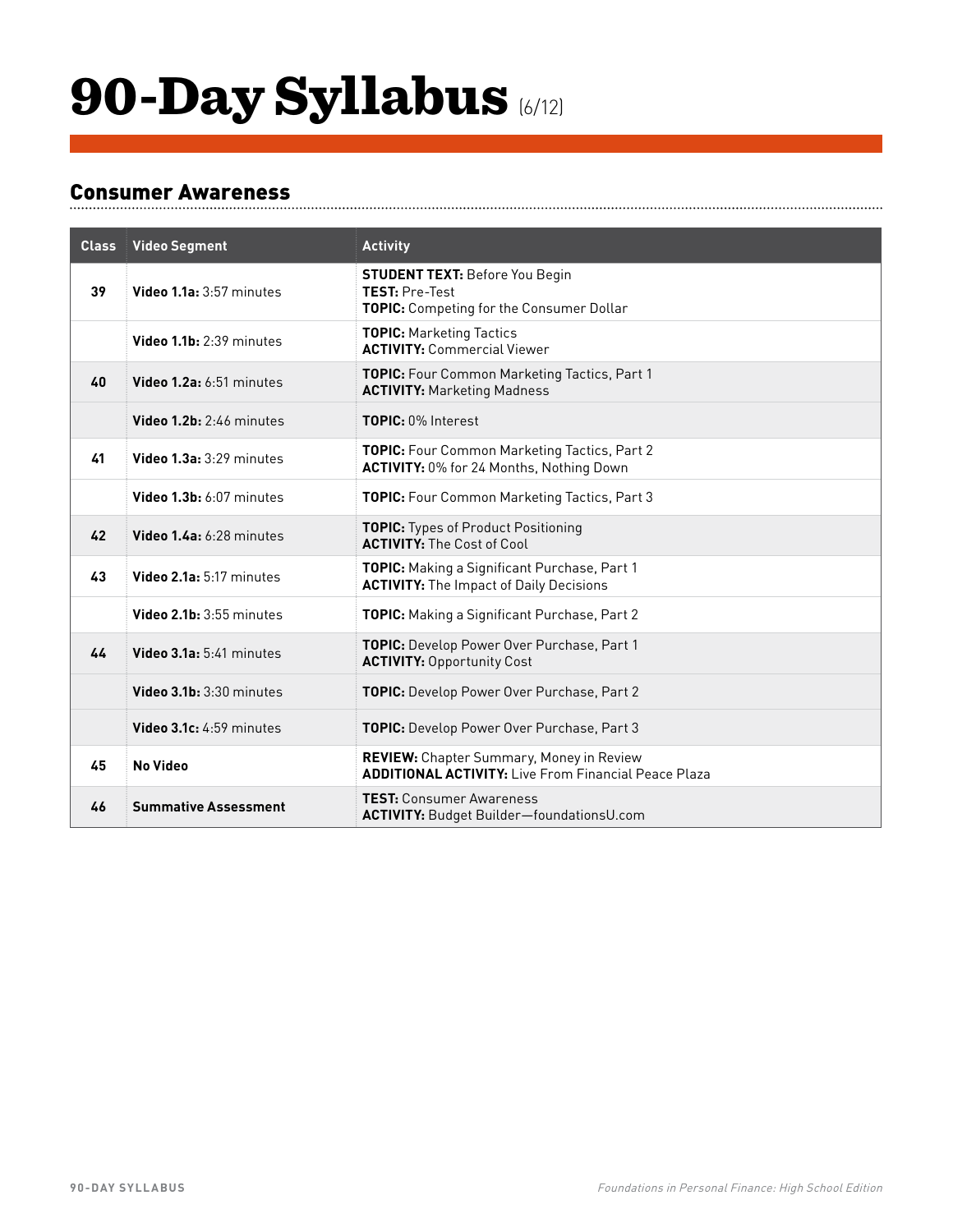## 90-Day Syllabus (7/12)

### Bargain Shopping

| <b>Class</b> | <b>Video Segment</b>        | <b>Activity</b>                                                                                          |
|--------------|-----------------------------|----------------------------------------------------------------------------------------------------------|
| 47           | Video 1.1a: 2:38 minutes    | <b>STUDENT TEXT: Before You Begin</b><br><b>TEST: Pre-Test</b><br>TOPIC: It's Okay to Want a Better Deal |
|              | Video 1.1b: 4:07 minutes    | TOPIC: It's Okay to Want a Better Deal (Cont.)                                                           |
|              | Video 2.1a: 5:36 minutes    | TOPIC: Negotiate With Integrity                                                                          |
|              | Video 2.1b: 6:17minutes     | TOPIC: Negotiate With Integrity (Cont).                                                                  |
| 48           | Video 2.2a: 7:30 minutes    | TOPIC: Know How to Score a Good Deal, Part 1<br><b>ACTIVITY: Food for Thought</b>                        |
|              | Video 2.2b: 7:25 minutes    | TOPIC: Know How to Score a Good Deal, Part 2                                                             |
| 49           | Video 2.3a: 4:44 minutes    | <b>TOPIC:</b> Know How to Score a Good Deal, Part 3<br><b>ACTIVITY:</b> Seven Basics of Negotiating      |
|              | Video 2.3b: 5:31 minutes    | TOPIC: Know How to Score a Good Deal, Part 4                                                             |
|              | Video 2.4a: 4:09 minutes    | <b>TOPIC:</b> Seal the Deal                                                                              |
|              | Video 2.4b: 2:47 minutes    | <b>TOPIC:</b> The Third Key to Getting Huge Bargains                                                     |
| 50           | Video 3.1a: 3:24 minutes    | TOPIC: Where to Find Great Deals, Part 1<br><b>ACTIVITY: Double Discounts</b>                            |
|              | Video 3.1b: 3:04 minutes    | <b>TOPIC:</b> Where to Find Great Deals, Part 2                                                          |
|              | Video 3.1c: 4:36 minutes    | TOPIC: Where to Find Great Deals, Part 3                                                                 |
| 51           | <b>No Video</b>             | <b>ACTIVITIES:</b> Computing Discounts, Bargain Shopping                                                 |
| 52           | <b>No Video</b>             | REVIEW: Chapter Summary, Money in Review<br><b>ADDITIONAL ACTIVITY: Live From Financial Peace Plaza</b>  |
| 53           | <b>Summative Assessment</b> | <b>TEST: Bargain Shopping</b><br>ACTIVITY: Budget Builder-foundationsU.com                               |

.................................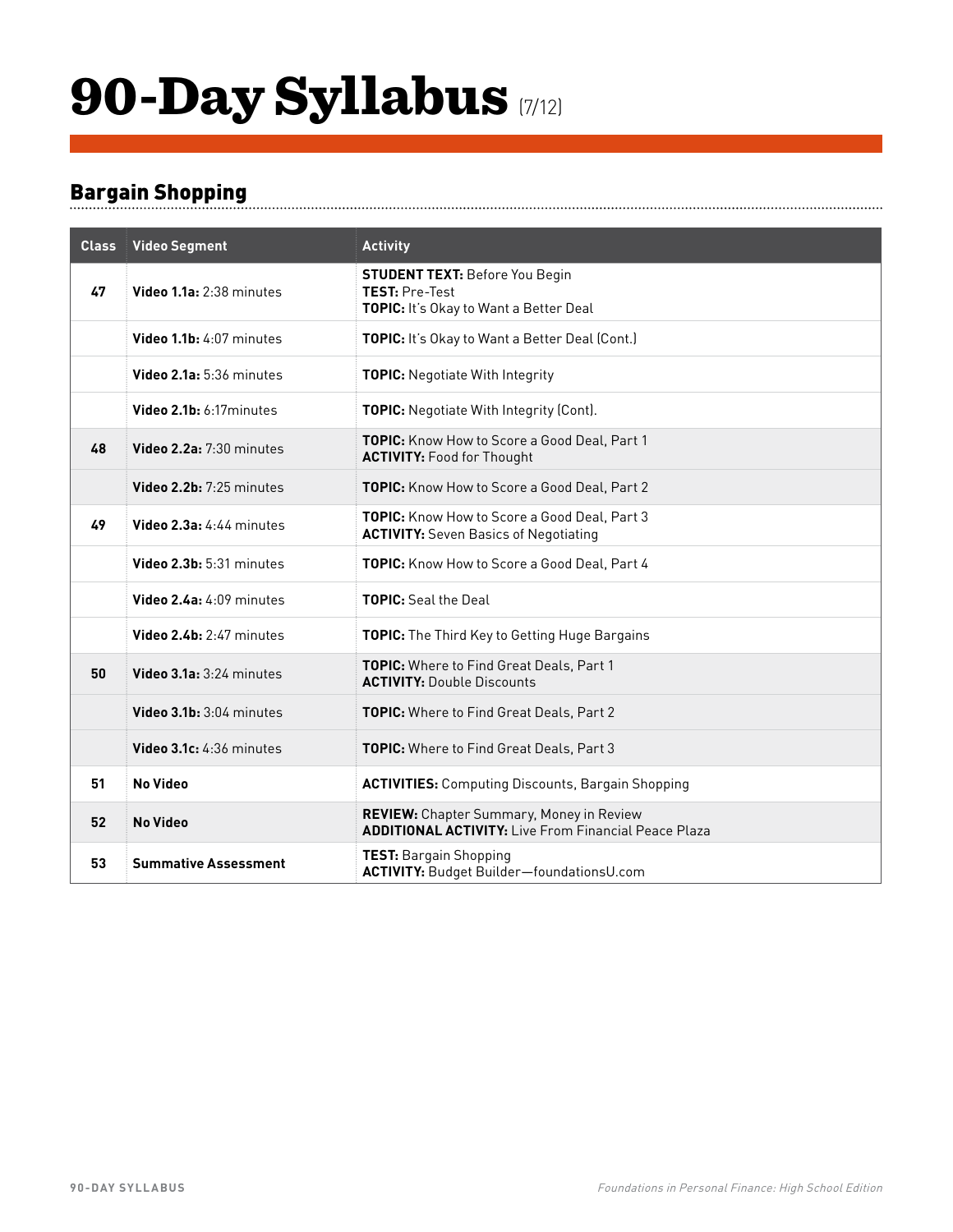## 90-Day Syllabus (8/12)

### Investing and Retirement

| <b>Class</b> | <b>Video Segment</b>        | <b>Activity</b>                                                                                             |
|--------------|-----------------------------|-------------------------------------------------------------------------------------------------------------|
| 54           | Video 1.1a: 5:09 minutes    | <b>STUDENT TEXT: Before You Begin</b><br>TEST: Pre-Test<br><b>TOPIC: Investing</b>                          |
|              | Video 1.1b: 6:58 minutes    | <b>TOPIC: Investment Tips</b>                                                                               |
|              | Video 1.1c: 2:03 minutes    | TOPIC: Young Investors                                                                                      |
| 55           | Video 1.2a: 3:31 minutes    | <b>TOPIC:</b> Never Invest Using Borrowed Money<br><b>ACTIVITY: Individual Fund Tracker</b>                 |
|              | Video 1.2b: 2:24 minutes    | <b>TOPIC: Diversification</b>                                                                               |
| 56           | Video 2.1a: 6:36 minutes    | <b>TOPIC:</b> Types of Investments<br><b>ACTIVITY: Live From Financial Peace Plaza</b>                      |
|              | Video 2.1b: 7:34 minutes    | <b>TOPIC:</b> Stocks and Bonds                                                                              |
| 57           | Video 2.2a: 6:09 minutes    | <b>TOPIC:</b> What Is a Mutual Fund?<br><b>ACTIVITY: Reading a Prospectus</b>                               |
|              | Video 2.2b: 2:26 minutes    | <b>TOPIC:</b> Mutual Funds and Markets                                                                      |
|              | Video 2.2c: 5:19 minutes    | TOPIC: Long-Term Investments                                                                                |
| 58           | <b>No Video</b>             | <b>ACTIVITIES:</b> Name That Investment, Stocks vs. Mutual Funds                                            |
| 59           | Video 2.3a: 6:08 minutes    | <b>TOPIC: Qualified Plans</b><br><b>ACTIVITY: My Roth IRA</b>                                               |
|              | Video 2.3b: 3:02 minutes    | <b>TOPIC: Real Estate</b>                                                                                   |
|              | Video 2.3c: 5:50 minutes    | <b>TOPIC:</b> Recognizing Bad Investments                                                                   |
| 60           | <b>No Video</b>             | <b>ACTIVITIES: Investments Compared, Rule of 72</b>                                                         |
| 61           | Video 3.1a: 3:28 minutes    | TOPIC: Employer Benefits and Retirement Plans<br><b>ACTIVITY: Funding 401(k)s and Roth IRAs</b>             |
|              | Video 3.1b: 5:13 minutes    | <b>TOPIC: Gaining Wealth</b>                                                                                |
|              | Video 3.1c: 4:52 minutes    | <b>TOPIC:</b> Start Saving Now                                                                              |
| 62           | <b>No Video</b>             | <b>ACTIVITIES:</b> Wealth-Building Pyramid, Monthly Retirement Planning                                     |
| 63           | <b>No Video</b>             | <b>REVIEW:</b> Chapter Summary, Money in Review<br><b>ACTIVITY:</b> Wealth Building Is NOT a Game of Chance |
| 64           | <b>Summative Assessment</b> | <b>TEST:</b> Investing and Retirement<br>ACTIVITY: Budget Builder-foundationsU.com                          |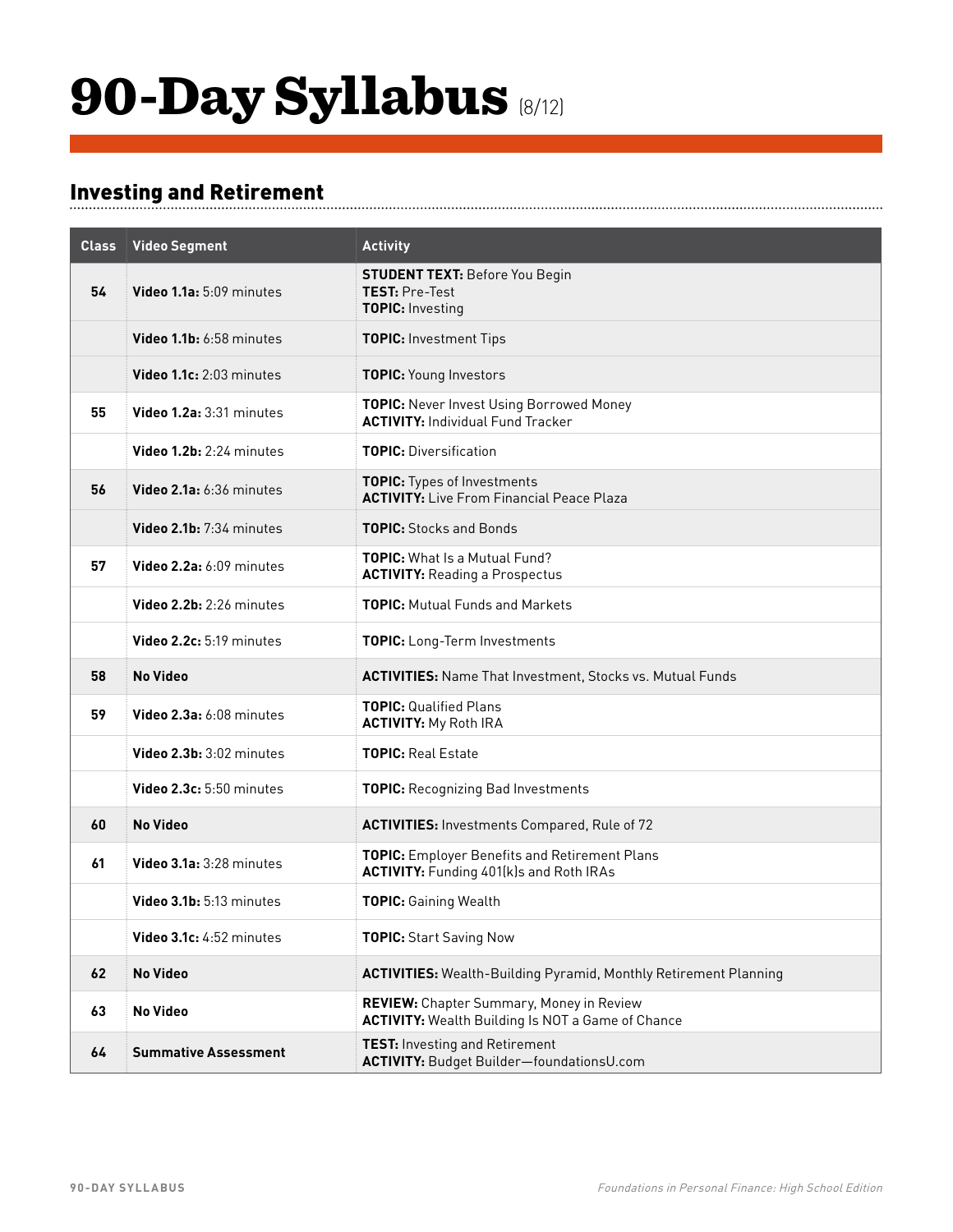## 90-Day Syllabus (9/12)

#### Insurance

| <b>Class</b> | <b>Video Segment</b>        | <b>Activity</b>                                                                                                                |
|--------------|-----------------------------|--------------------------------------------------------------------------------------------------------------------------------|
| 65           | Video 1.1a: 1:45 minutes    | <b>STUDENT TEXT: Before You Begin</b><br><b>TEST: Pre-Test</b><br>TOPIC: Why Should I Buy Insurance?                           |
|              | Video 1.1b: 6:32 minutes    | <b>TOPIC: Transferring Risk</b>                                                                                                |
|              | Video 2.1a: 2:42 minutes    | <b>TOPIC:</b> Basic Parts of Auto Insurance                                                                                    |
|              | Video 2.1b: 5:03 minutes    | <b>TOPIC:</b> Homeowner's and Renter's Insurance                                                                               |
| 66           | Video 2.2a: 3:52 minutes    | <b>TOPIC:</b> Health Insurance, Part 1<br><b>ACTIVITY: Auto Liability Limits</b>                                               |
|              | Video 2.2b: 6:04 minutes    | <b>TOPIC:</b> Health Insurance, Part 2                                                                                         |
|              | Video 2.3a: 7:07 minutes    | TOPIC: Long-Term Care Insurance                                                                                                |
| 67           | <b>No Video</b>             | <b>ACTIVITIES:</b> Health Plan Overview, Live From Financial Peace Plaza                                                       |
| 68           | Video 2.4a: 8:05 minutes    | <b>TOPIC: Disability Insurance</b><br><b>ACTIVITY:</b> Which Insurance Policies Are Needed?                                    |
|              | Video 2.4b: 5:09 minutes    | <b>TOPIC: Identity Theft Protection</b>                                                                                        |
| 69           | Video 3.1a: 5:00 minutes    | TOPIC: The Importance of Life Insurance, Part 1<br><b>ACTIVITY: What's With the Will?</b>                                      |
|              | Video 3.1b: 5:13 minutes    | TOPIC: The Importance of Life Insurance, Part 2                                                                                |
|              | Video 4.1a: 6:43 minutes    | TOPIC: Bad Ideas in the Insurance World                                                                                        |
| 70           | <b>No Video</b>             | <b>ACTIVITIES: Identifying Financial Risk, Understanding Renter's Insurance</b><br><b>ADDITIONAL ACTIVITY: Presenting Risk</b> |
| 71           | <b>No Video</b>             | REVIEW: Chapter Summary, Money in Review                                                                                       |
| 72           | <b>Summative Assessment</b> | <b>TEST: Insurance</b><br><b>ACTIVITY: Budget Builder-foundationsU.com</b>                                                     |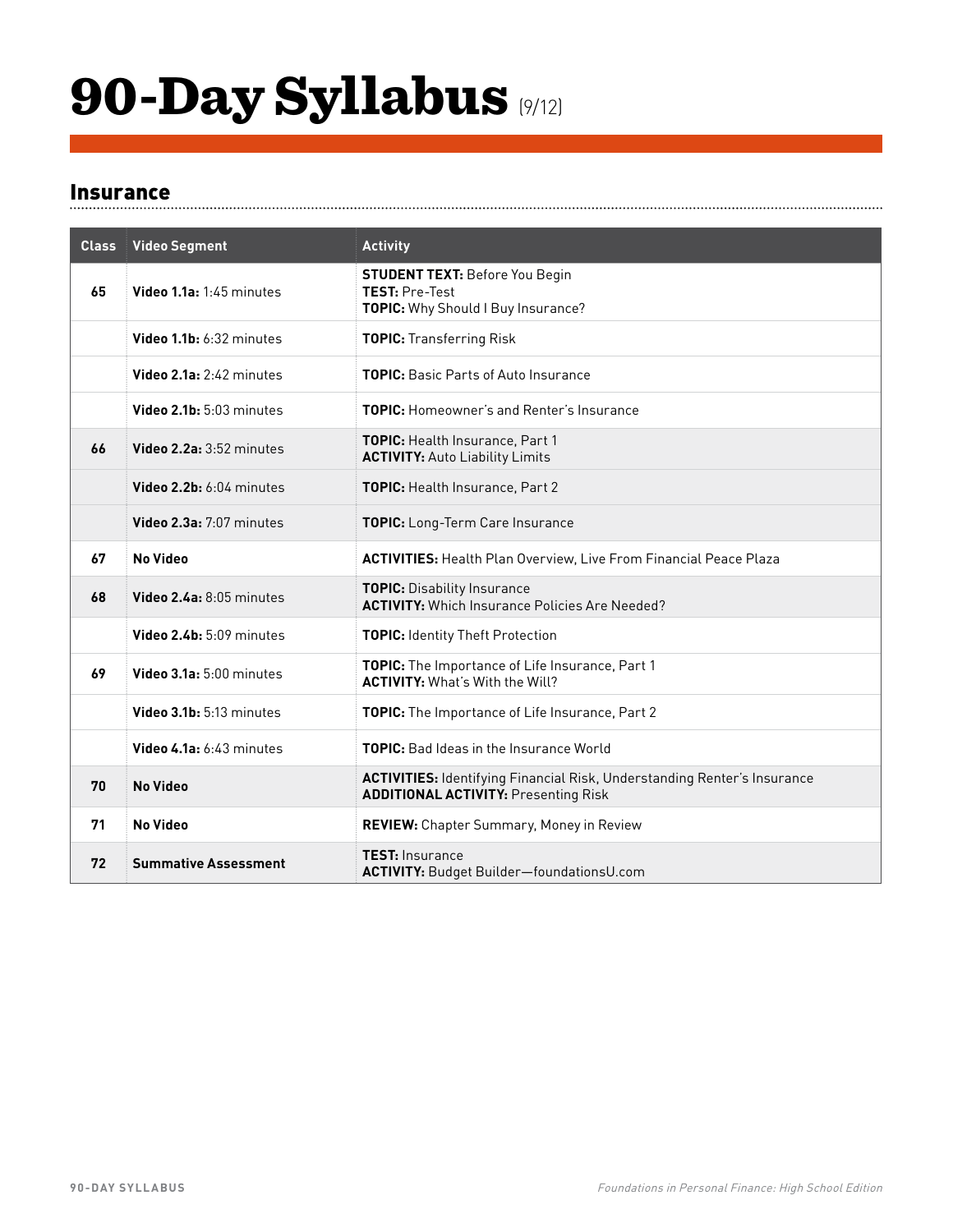## 90-Day Syllabus (10/12)

### Money and Relationships

| <b>Class</b> | <b>Video Segment</b>        | <b>Activity</b>                                                                                                                                  |
|--------------|-----------------------------|--------------------------------------------------------------------------------------------------------------------------------------------------|
| 73           | Video 1.1a: 7:35 minutes    | <b>STUDENT TEXT: Before You Begin</b><br><b>TEST: Pre-Test</b><br><b>TOPIC:</b> Men, Women, and Money, Part 1<br><b>ACTIVITY: Back Then</b>      |
|              | Video 1.1b: 5:19 minutes    | <b>TOPIC:</b> Men, Women, and Money, Part 2                                                                                                      |
| 74           | Video 2.1a: 4:00 minutes    | <b>TOPIC:</b> Marriage and Money, Part 1<br><b>ACTIVITY: Creative Debating</b>                                                                   |
|              | Video 2.1b: 7:14 minutes    | <b>TOPIC:</b> Marriage and Money, Part 2                                                                                                         |
| 75           | Video 3.1a: 2:01 minutes    | <b>TOPIC:</b> How to Talk to Your Parents About Money<br><b>REVIEW:</b> Chapter Summary, Money in Review<br><b>ACTIVITY: Roommates and Money</b> |
|              | Video $3.1b: 6:44$ minutes  | <b>TOPIC:</b> Singles and Money<br><b>ADDITIONAL ACTIVITIES:</b> Time Budget, Live From Financial Peace Plaza                                    |
| 76           | <b>Summative Assessment</b> | <b>TEST:</b> Money and Relationships<br><b>ACTIVITY: Budget Builder-foundationsU.com</b>                                                         |

#### Careers and Taxes

| <b>Class</b> | <b>Video Segment</b>              | <b>Activity</b>                                                                                                           |
|--------------|-----------------------------------|---------------------------------------------------------------------------------------------------------------------------|
| 77           | Video 1.1a: 3:19 minutes          | <b>STUDENT TEXT: Before You Begin</b><br><b>TEST: Pre-Test</b><br><b>TOPIC:</b> Consider This When Choosing a Career Path |
|              | Video 1.2a: 5:25 minutes          | <b>TOPIC:</b> A Message From Jon                                                                                          |
|              | Video 1.2b: 6:06 minutes          | <b>TOPIC:</b> Critic's Math                                                                                               |
| 78           | Video 1.3a: 2:58 minutes          | <b>TOPIC:</b> Just Because You're Good at Something<br><b>ACTIVITY: DISC and Career Match</b>                             |
|              | Video 1.3b: 4:06 minutes          | <b>TOPIC:</b> You Never Outgrow Who You Are                                                                               |
|              | Video 1.3c: 3:13 minutes          | <b>TOPIC:</b> Actions Always Beat Intentions                                                                              |
| 79           | Video $2.1a: 6:33$ minutes        | TOPIC: Goal Setting, Part 1<br><b>ACTIVITY: Researching Careers</b>                                                       |
|              | Video 2.1b: 2:08 minutes          | <b>TOPIC:</b> Goal Setting, Part 3                                                                                        |
| 80           | <b>Video 3.1a:</b> $4:32$ minutes | <b>TOPIC:</b> What Will Life Be Like When You Move Out?<br><b>ACTIVITY:</b> Employee Onboarding                           |
|              | Video 3.1b: 2:55 minutes          | <b>TOPIC:</b> What Will Life Be Like When You Move Out? (Cont.)                                                           |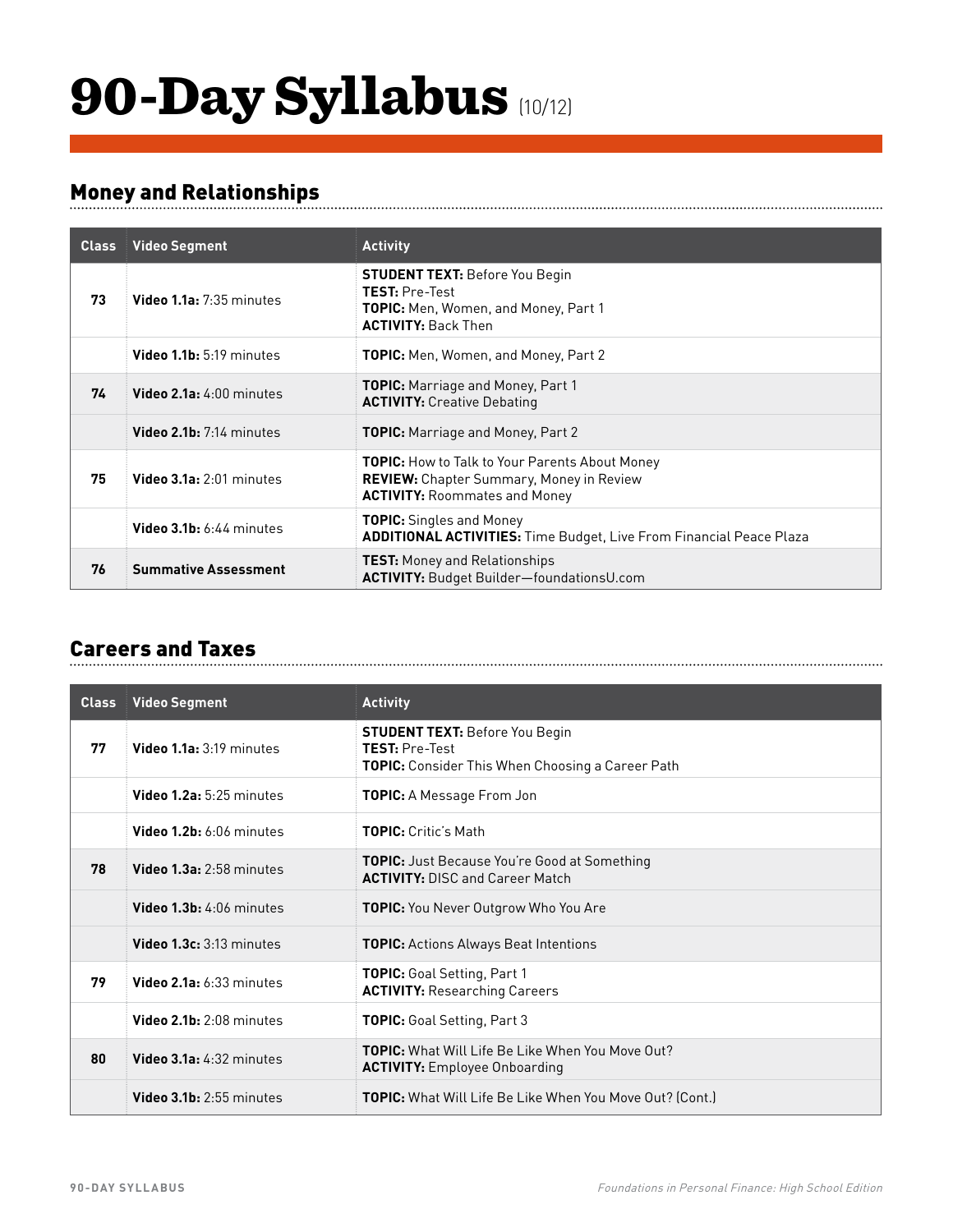# 90-Day Syllabus (11/12)

### Careers and Taxes (Continued)

| <b>Class</b> | <b>Video Segment</b>        | <b>Activity</b>                                                                                           |
|--------------|-----------------------------|-----------------------------------------------------------------------------------------------------------|
| 81           | Video 4.1a: 4:54 minutes    | <b>TOPIC:</b> Five Things Successful People Always Do<br><b>ACTIVITY:</b> Live From Financial Peace Plaza |
|              | Video 4.1b: 3:18 minutes    | <b>TOPIC:</b> A Message From Dave on Contentment                                                          |
|              | Video 4.1c: 4:56 minutes    | <b>TOPIC:</b> Five Lands on the Road to Awesome                                                           |
|              | Video 4.2a: $4:21$ minutes  | <b>TOPIC:</b> A Story About Mentorship                                                                    |
| 82           | Video 4.3a: 7:38 minutes    | <b>TOPIC:</b> Job Search and Resume Basics<br><b>ACTIVITY: Interview Practice</b>                         |
|              | Video $4.3b:3:23$ minutes   | <b>TOPIC:</b> Job Search Tips                                                                             |
|              | Video 4.4a: 2:02 minutes    | <b>TOPIC:</b> Goals: Dave's Advice<br><b>ACTIVITY: Résumé and Cover Letters</b>                           |
|              | Video 4.4b: 5:30 minutes    | <b>TOPIC:</b> Interviews: Dave's Advice                                                                   |
| 83           | <b>No Video</b>             | <b>STUDENT TEXT: Income and Taxes</b><br><b>ACTIVITY: Filing Your Taxes</b>                               |
| 84           | <b>No Video</b>             | <b>REVIEW:</b> Chapter Summary, Money in Review<br><b>ADDITIONAL ACTIVITY: Reading a Pay Stub</b>         |
| 85           | <b>Summative Assessment</b> | <b>TEST:</b> Careers and Taxes<br>ACTIVITY: Budget Builder-foundationsU.com                               |

### Giving

| <b>Class</b> | <b>Video Segment</b>              | <b>Activity</b>                                                                                               |
|--------------|-----------------------------------|---------------------------------------------------------------------------------------------------------------|
| 86           | Video 1.1a: 2:04 minutes          | <b>STUDENT TEXT:</b> Before You Begin<br><b>TEST: Pre-Test</b><br><b>TOPIC:</b> I Am Just One                 |
|              | Video $1.1b: 3:21$ minutes        | <b>TOPIC:</b> What the World Says About You                                                                   |
|              | Video 2.1a: 3:17 minutes          | <b>TOPIC:</b> Open Hands Build Wealth                                                                         |
|              | <b>Video 2.1b:</b> $6:33$ minutes | <b>TOPIC:</b> Give Now and Always                                                                             |
| 87           | Video 3.1a: 4:32 minutes          | <b>TOPIC:</b> Money Is Not the Only Way to Give, Part 1<br><b>ACTIVITY:</b> Research Charitable Organizations |
|              | Video 3.1b: 2:40 minutes          | <b>TOPIC:</b> Money Is Not the Only Way to Give, Part 2                                                       |
|              | <b>Video 3.1c:</b> $4:23$ minutes | <b>TOPIC:</b> Money Is Not the Only Way to Give, Part 3                                                       |
|              | Video $3.1d: 2:02$ minutes        | <b>TOPIC:</b> Money Is Not the Only Way to Give, Part 4                                                       |